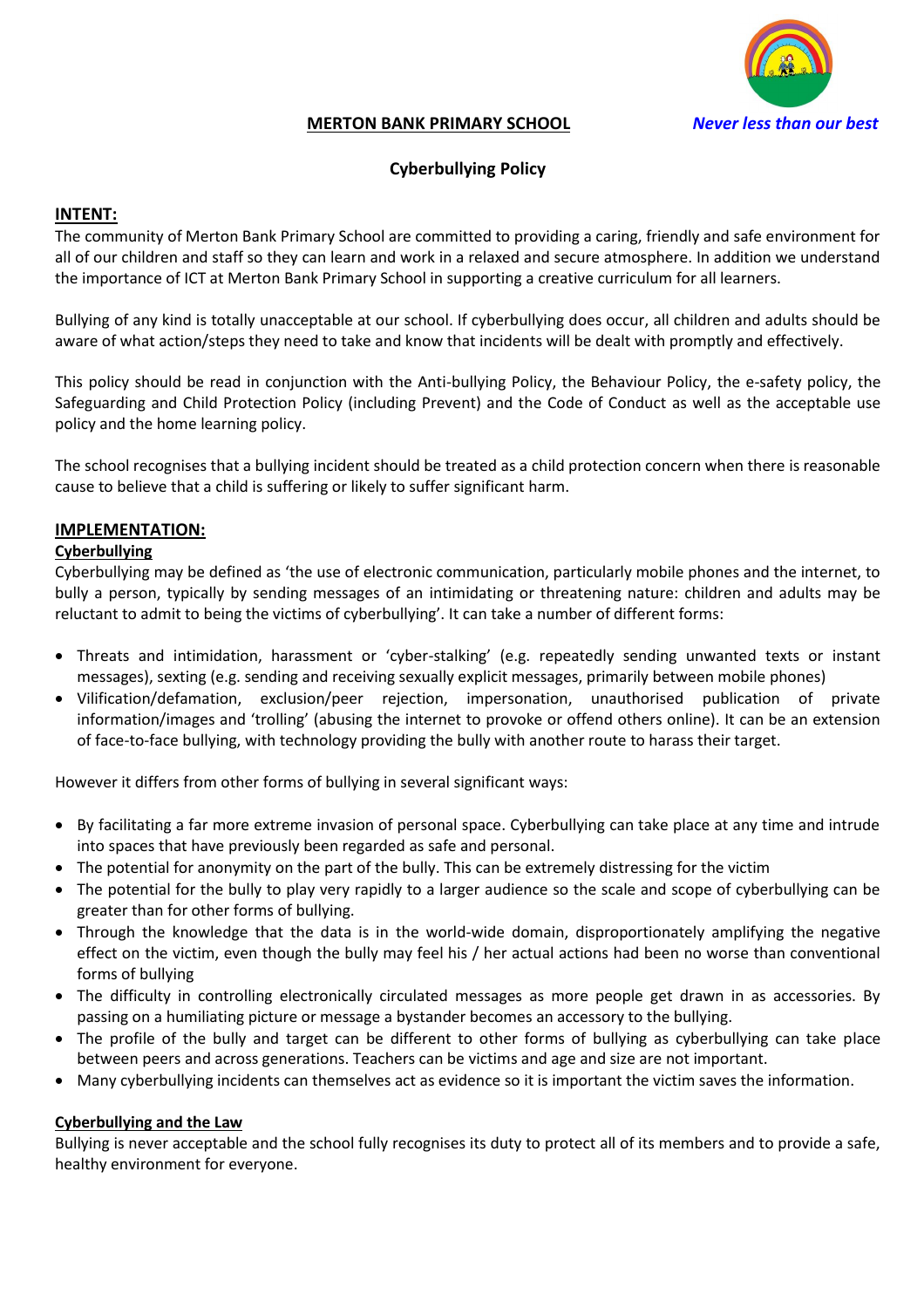## **Education Law:**

- The Education and Inspections Act 2006 (EIA 2006) outlines some legal powers which relate more directly to cyberbullying. Head teachers have the power 'to such an extent as is reasonable' to regulate the conduct of pupils when they are off the school site.
- There is not a specific law which makes cyberbullying illegal but it can be considered a criminal offence under several different acts including Protection from Harassment Act (1997), Malicious Communications Act (1988), Communications Act (2003) Obscene Publications Act (1959) and Computer Misuse Act (1990).

# **Preventing Cyberbullying**

As with all forms of bullying the best way to deal with cyberbullying is to prevent it happening in the first place. There is no single solution to the problem of cyberbullying but the school will do the following as a minimum to impose a comprehensive and effective prevention strategy

- ensure that all incidents of cyberbullying both inside and outside school are dealt with immediately and will be managed and/or escalated in line with the procedures set out in the school's Anti-bullying Policy, Behaviour Policy and Safeguarding and Child Protection Policy
- ensure that all policies relating to safeguarding, including cyberbullying are reviewed and updated regularly
- ensure that all staff know that they need to report any issues concerning cyberbullying to the Designated Safeguarding Lead/safeguarding team
- ensure that all staff are aware of the Prevent Duty
- provide training (using Channel online awareness training module) so that staff feel confident to identify children at risk of being drawn into terrorism, to challenge extremist ideas and to know how to make a referral when a child is at risk
- Provide e-safety training and cyberbullying training through the online modules on the National Online Safety website to ensure all staff, governors and children are up to date on reporting procedures and are aware of the dangers.
- Ensure that parents/carers are informed immediately and attention is drawn annually to the cyberbullying policy so that they are fully aware of the school's responsibility relating to safeguarding pupils and their welfare. (The Cyberbullying Policy is available at all times on the school website).
- Ensure that cyberbullying is revisited as part of the safeguarding essentials programme and through computing sessions in school.
- Ensure that all staff are aware of their responsibilities by providing clear guidance for staff on the use of technology within school and beyond. All staff should sign to say they have read and understood the Code of Conduct.
- Ensure that visitors to the school are given clear guidance on the use of technology in school. This includes how to report any safeguarding issues to the Designated Safeguarding Lead/safeguarding team. Visitors will be given highly restricted guest accounts which will not allow any access to personal data and that any misuse of the system will result in access to the system being withdrawn. Some visitors may be granted access to the wifi through a permitted route set up in advance and in accordance with our BYOD policy.

Guidance on safe practice in the use of electronic communications and storage of images is contained in the Code of Conduct. The school will deal with inappropriate use of technology in line with the Code of Conduct which could result in disciplinary procedures.

If you suspect or are told about a cyber-bullying incident, follow the protocol outlined below:

## **Mobile Phones**

- Inform Designated Safeguarding Lead/safeguarding team immediately and pass them the information that you have
- The member of the designated safeguarding team will decide on the appropriate course of action which could include:
	- Ask the pupil to show you the mobile phone
	- $\triangleright$  Note clearly everything on the screen relating to an inappropriate text message or image, to include the date, time and names
	- ➢ Make a transcript of a spoken message, again record date, times and names
	- ➢ Tell the pupil to save the message/image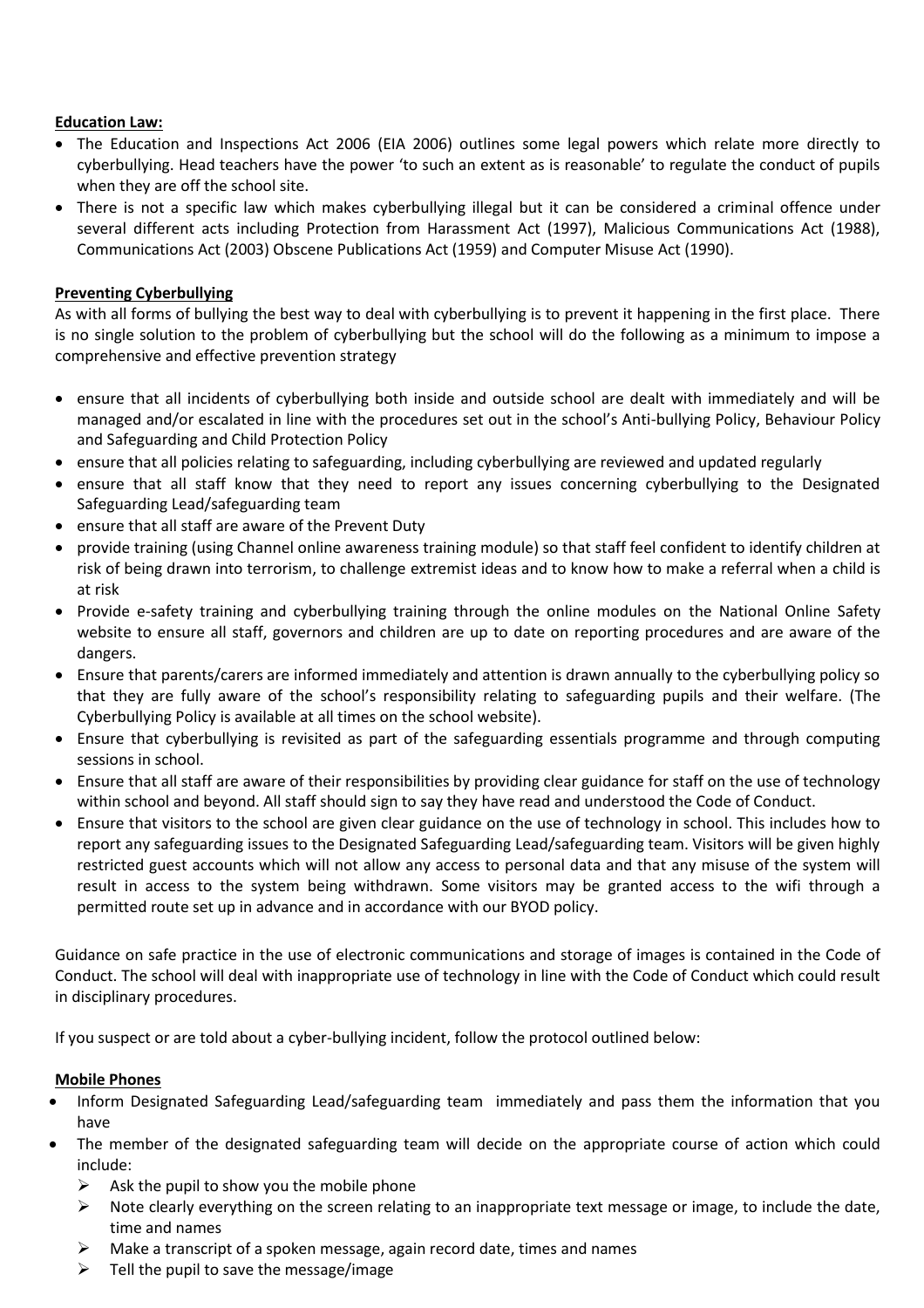## **Computers**

- Inform a member of the Safeguarding Team/ Senior Leadership team and pass them the information that you have
- The member of the designated safeguarding team will decide on the appropriate course of action which could include:
	- $\triangleright$  Ask the pupil to get up on-screen the material in question
	- $\triangleright$  Ask the pupil to save the material
	- $\triangleright$  Print off the offending material straight away
	- $\triangleright$  Make sure you have got all pages in the right order and that there are no omissions
	- ➢ Normal procedures to interview pupils and to take statements will then be followed particularly if a child protection issue is presented.

### **Use of Technology in School**

All members of the school community are expected to take responsibility for using technology positively.

As well as training, the following is in place:

- $\triangleright$  All staff are expected to sign to confirm they have read and understood the Acceptable Use Policy.
- $\triangleright$  All staff are expected to sign to confirm they have read and understood the Code of Conduct
- $\triangleright$  All staff are expected to have read and understood Guidelines for Staff when Children are using Digital Devices
- $\triangleright$  All children are expected to have been taken through and understand how to use digital devices appropriately

## **If children receive inappropriate contact advise them to:**

- $\triangleright$  not answer abusive messages but save them and report them
- $\triangleright$  not delete anything until it has been shown to your parents/carers or a member of staff at school (even if it is upsetting, the material is important evidence which may need to be used later as proof of cyber-bullying)
- $\triangleright$  Do not give out personal details or contact information without the permission of a parent/guardian
- $\triangleright$  Be careful who you allow to become a friend online and think about what information you want them to see.
- $\triangleright$  Protect your password. Do not share it with anyone else and change it regularly
- $\triangleright$  Always log off from the computer when you have finished or if you leave the computer for any reason.
- $\triangleright$  Always put the privacy filters on to the sites you use. If you are not sure how to do this, ask a teacher or your parents.
- $\triangleright$  Never reply to abusive e-mails
- $\triangleright$  Never reply to someone you do not know
- $\triangleright$  Always stay in public areas in chat rooms
- $\triangleright$  The school will deal with cyberbullying in the same way as other bullying. Do not think that because it is online it is different to other forms of bullying
- $\triangleright$  The school will deal with inappropriate use of technology in the same way as other types of inappropriate behaviour and sanctions will be given in line with the school's Behaviour Policy